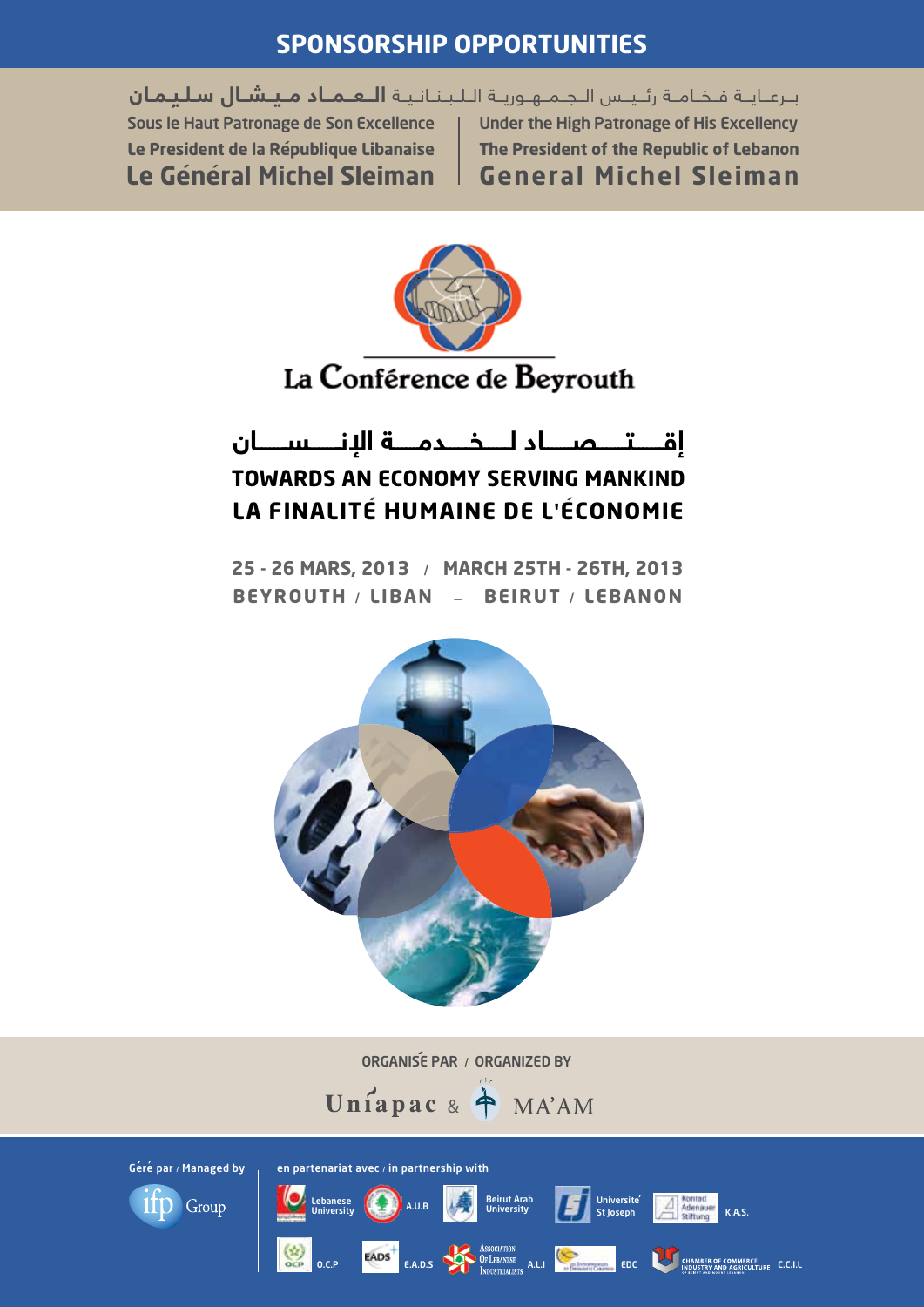# *SPONSORSHIP Opportunities*

*www.beirutconference.org*

#### The Conference

Many Muslim and Christian business leaders coming from all countries and cultures believe that :

- The human being is the author, center and finality of any socio-economic life

- The economic success with the respect of the dignity of the human person is possible

This conference gathering more than 500 Muslim and Christian business leaders will be the ideal place to:

- • Share ideas with major global players in politics and in economy
- • Create relationships with leaders of different nationalities and cultures while sharing the same concern for the Common Good
- • Exchange ideas for progress based on Corporate Social Responsibility
- • Open the way for new perspectives for global economic and social development respectful of human dignity

#### La Conference

Des chefs d'entreprise chrétiens et musulmans venant d'horizons et de cultures très divers croient que :

- L'Etre Humain est l'auteur, le centre et la finalité de toute vie socio-économique

- Concilier succès économique et dignité humaine dans l'entreprise est possible

- show website.
- is applied.
- means of advertising.
- Free insert of Platinum Cedar Sponsor's printed material (to be provided by the sponsor not to exceed 18g) in the delegate briefcase.
- • Logo of the sponsor on the Invitation Cards.
- Presence of the sponsor's representative in the Press Conference.
- Logo of the sponsor to be mentioned on the panel of the press conference.
- (total of 4 Invitations).
- 4 Invitations to the Gala Dinner.
- • Logo on the conference stage backdrop.
- 2 rollups (to be provided by the sponsor) to be placed in the conference venue.
- One keynote Speaker to participate in the panels.
- The President to give a Welcome Speech during the opening ceremony.



• Logo of the sponsor on the conference website with a Link to Sponsor's website from the official • Endorsement as the Platinum Cedar Sponsor on all printed literature starting the date the agreement • Logo in the advertising and promotion campaigns in newspapers, trade magazines and any other

• Invitations for the Sponsor's president and three managers to attend the conference in Beirut

Cette conférence qui réunira plus de 500 dirigeants chrétiens et musulmans venus du monde entier, sera un lieu privilégié pour :

- • Dialoguer avec des décideurs politiques et économiques au niveau mondial
- • Créer des liens avec des dirigeants de nationalités et cultures différentes
- • Echanger sur les pistes de progrès qu'offrent une Responsabilité Sociale des Entreprises (RSE) et des modes de managements fondés sur la dignité de la personne
- • Ouvrir la voie à un développement économique et social au niveau mondial respectant la dignité humaine

*Ils veulent dans le plein respect des croyances de chacun partager entre professionnels sur la place de la personne dans le monde économique et rappeler au monde que la finalité de l'économie est de servir la personne et non de l'asservir.*

*In the full respect of their beliefs, they want to share on the place of the human being in the economy and express that free market economy is there to serve the person and not to use the person as a mean.*

*And you will know the truth and the truth will set you free Et vous connaitrez la vérité et la vérité vous libèrera*

> Si vous adhérez à cette vision et voulez contribuer au succès de ce dialogue, vous pouvez vous aussi soutenir financièrement la Conférence en optant pour une des possibilités de sponsorisation proposées.

> If you share this vision and wish to contribute to the success of this dialog, you may support the conference financially through various sponsorship means.

#### Platinum Cedar Sponsor Package 100,000 USD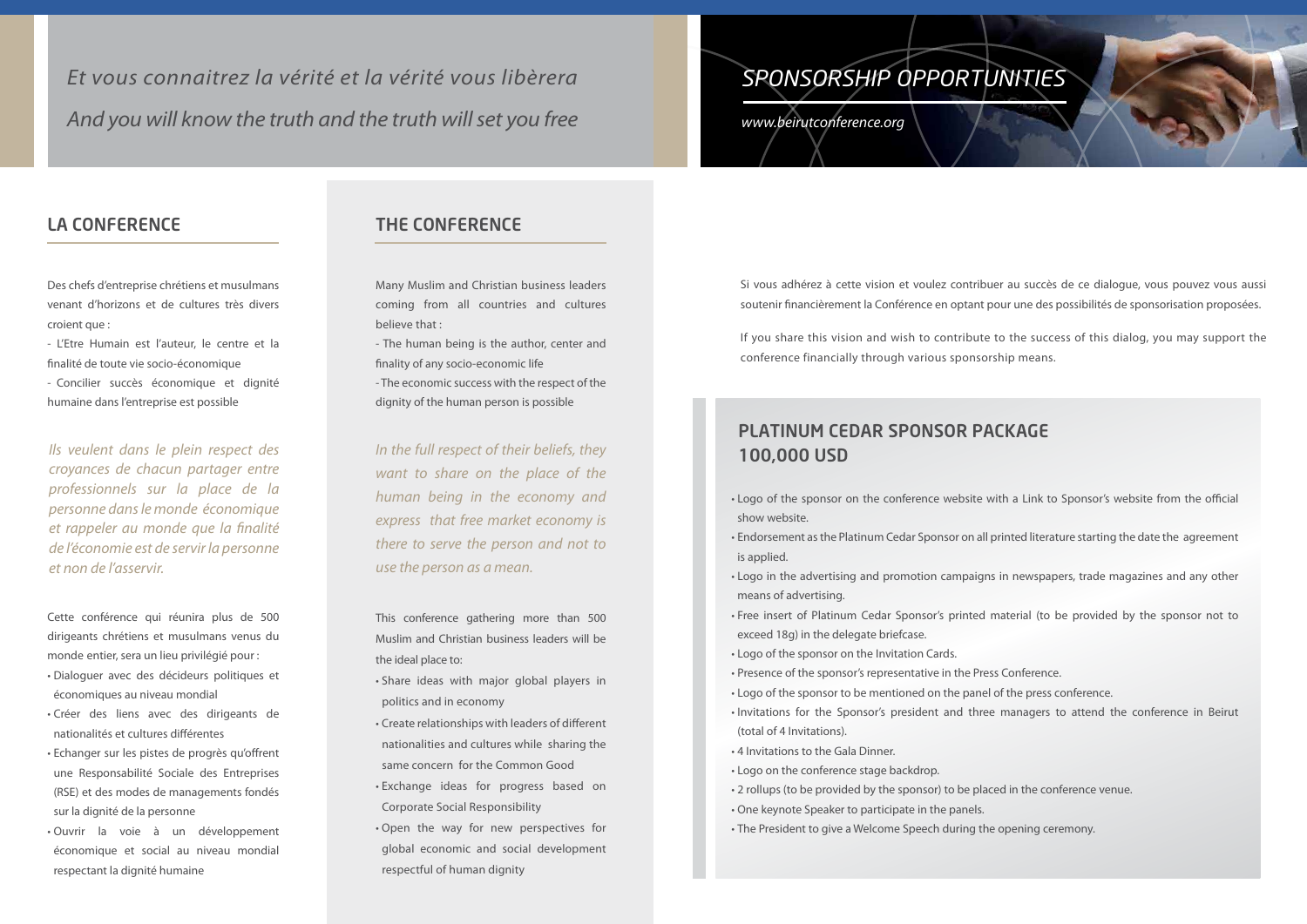- Logo of the sponsor on the conference website with a Link to Sponsor's website from the official show website.
- Endorsement as the Gold Cedar Sponsor on all printed literature starting the date the agreement is applied.
- Logo in the advertising and promotion campaigns in newspapers, trade magazines and any other means of advertising.
- • Logo of the sponsor on the Invitation Cards.
- • Logo of the sponsor to be mentioned on the panel of the press conference.
- Invitations for the Sponsor's president to attend the conference in Beirut (total of 1 Invitation).
- 1 Invitation to the Gala Dinner.
- • Logo on the conference stage backdrop.

- Logo of the sponsor on the conference website with a Link to Sponsor's website from the official show website.
- Endorsement as the Silver Cedar Sponsor on all printed literature starting the date the agreement is applied.
- Logo in the advertising and promotion campaigns in newspapers, trade magazines and any other means of advertising.
- • Logo of the sponsor on the Invitation Cards.
- • Logo of the sponsor to be mentioned on the panel of the press conference.

## Gold Cedar Sponsor Package 40,000 USD

#### Silver Cedar Sponsor Package 20,000 USD

#### Diamond Cedar Sponsor Package 50,000 USD

- Logo of the sponsor on the conference website with a Link to Sponsor's website from the official show website.
- Endorsement as the Diamond Cedar Sponsor on all printed literature starting the date the agreement is applied.
- Logo in the advertising and promotion campaigns in newspapers, trade magazines and any other means of advertising.
- Free insert of Diamond Cedar Sponsor's printed material (to be provided by the sponsor not to exceed 18g) in the delegate briefcase.
- • Logo of the sponsor on the Invitation Cards.
- • Logo of the sponsor to be mentioned on the panel of the press conference.
- • Invitations for the Sponsor's president and one manager to attend the conference in Beirut (total of 4 Invitations).
- 2 Invitations to the Gala Dinner.
- • Logo on the conference stage backdrop.
- 1 rollup (to be provided by the sponsor) to be placed in the conference venue.
- One keynote Speaker to participate in the panels.



# *SPONSORSHIP Opportunities*

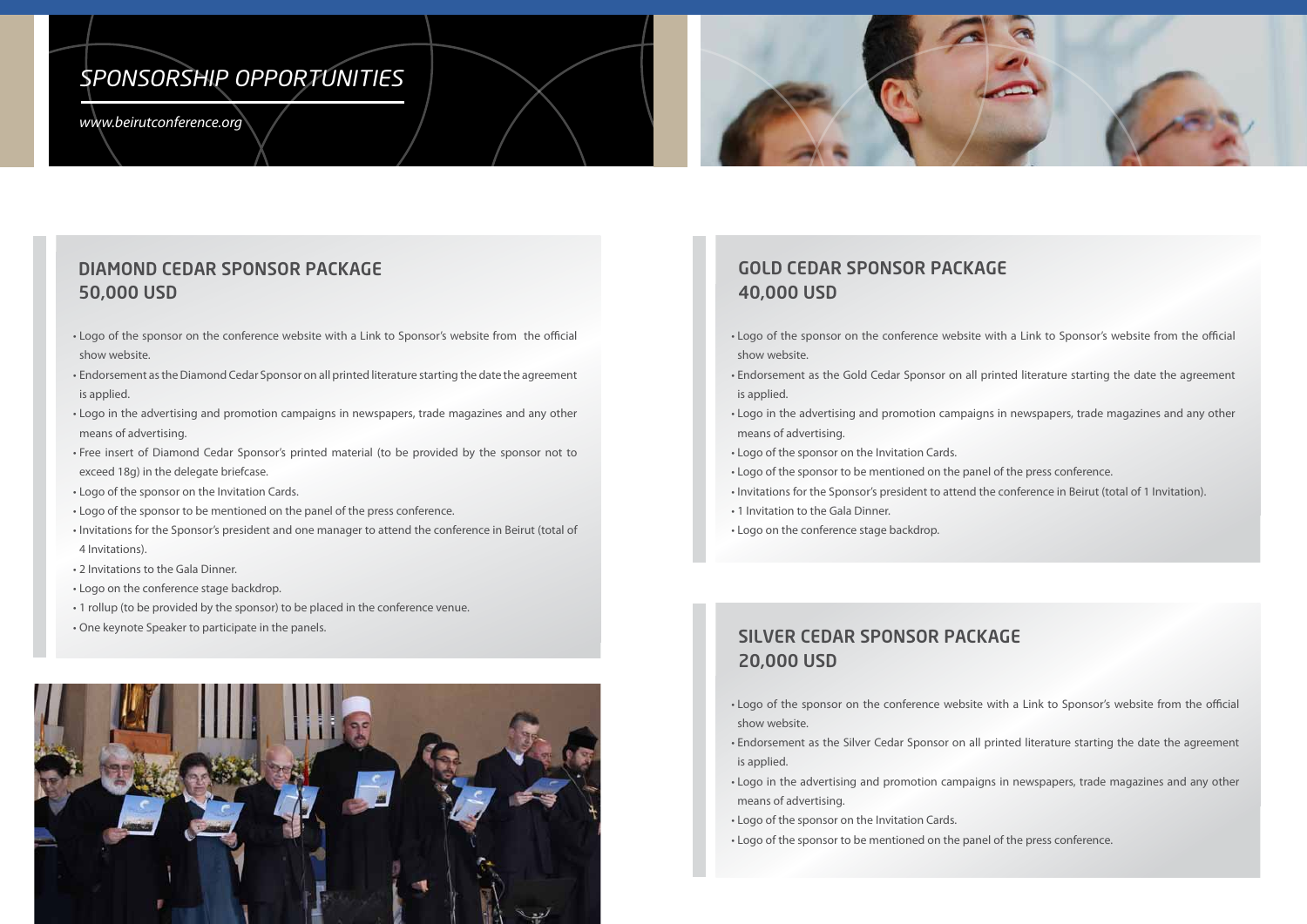## 2 Day Coffee break Sponsor Package Package 20,000 USD

- • Logo of Sponsor on the Official Website of the of Sponsor on the Official Website of the conference with a link to the sponsor's website.
- Endorsement as the 2 Day Coffee break Sponsor on all printed literature starting the date the agreement is applied.
- Logo in the advertising and promotion campaigns in newspapers, trade magazines and any other means of advertising.
- Placement of Corporate Flags on the entire buffet tables of the Coffee Break area (to be provided by sponsor) for 2 days.
- Placement of Corporate Brochures or Flyers on all the tables of the Coffee Break area (to be provided the Coffee Break area (to be provided by sponsor) for 2 days.
- • One Personalized Roll Up at the entrance of the Personalized Roll Up at the entrance of the Coffee Break area bearing the Sponsor's Logo and Logo and Name (to be provided by sponsor) for 2 days.
- Logo of Sponsor on the Official Website of the conference with a link to the sponsor's website.
- • Endorsement as the Gala Dinner Sponsor on all printed literature starting the date the agreement is applied.
- Logo in the advertising and promotion campaigns in newspapers, trade magazines and any other means of advertising.
- Logo of Sponsor on the Gala Dinner Invitations.
- A Welcome speech during the Gala Dinner.
- 10 invitees to the dinner for the VIPs of the sponsor.
- Placement of Corporate Flags on all the tables of the Gala Dinner (to be provided by sponsor).
- Placement of Corporate Brochures or Flyers on all the tables of the Gala Dinner (to be provided by sponsor).
- Two Personalized Roll Ups at the entrance of the Gala Dinner bearing the Sponsor's Logo and Name (to be provided by sponsor).

# *SPONSORSHIP Opportunities*



#### Gala Dinner Sponsor Package i 20,000 USd

#### 1 DAY COFFEE BRE SPONSOR PAC 10,000 USD 10,000 USD

One Personalized Roll Up at the entrance of the Coffee Break area bearing the Sponsor's Logo and Coffee Break area bearing the Sponsor's Logo and Name (to be provided by sponsor) for 1 day. Name (to be provided by sponsor) for 1 day.

## DELEGATE BRIEFC SPONSOR PACKAGE USD 8,000 USD

- Exclusive Sponsorship Opportunity for the Delegates' Bags which will be bearing the Exclusive Name and Logo of the Sponsor (in color).
- Logo of Sponsor on the Official Website of the conference with a link to the sponsor's website.

#### **AIRPORT TRANSFE SPONSOR PACKAGE** in newspapers, trade magazines & any other means of advertising. 5,000 USD

- Logo of Sponsor on the Official Website of the conference with a link to the the Corporate Lunch (to be provided by sponsor's website.
- Placement of Corporate Brochures or Flyers of the Sponsor in the vehicles.
- • Logo of Sponsor on the Official Website of the • Logo of Sponsor on the Official Website of the conference with a link to the sponsor's website. conference with a link to the sponsor's website.
- Endorsement as the 1 Day Coffee break Sponsor all printed literature starting the date the on all printed literature starting the date the agreement is applied. agreement is applied.
- • Logo in the advertising and promotion campaigns • Logo in the advertising and promotion campaigns in newspapers, trade magazines and any other in newspapers, trade magazines and any other means of advertising. means of advertising.
- Placement of Corporate Flags on the entire buffet tables of the Coffee Break area (to be provided by sponsor) for 1 day. sponsor) for 1 day.
- Placement of Corporate Brochures or Flyers on all the tables of the Coffee Break area (to be provided the tables of the Coffee Break area (to be provided by sponsor) for 1 day. by sponsor) for 1 day.

#### • Corporate Lunch Sponsor Package i 15,000 USD

- • Logo of Sponsor on the Official Website of the conference with a link to the sponsor's website.
- Endorsement as the corporate Lunch Sponsor on all printed literature starting the date the agreement is applied.
- Logo in the advertising and promotion campaigns in newspapers, trade magazines & any other means of advertising.
- 10 invitees to the Lunch for the VIPs of the sponsor.
- • Placement of Corporate Flags on all the tables of the Corporate Lunch (to be provided by sponsor).
- • Placement of Corporate Brochures or Flyers on all the tables of the Corporate Lunch (to be provided by sponsor).
- Two Personalized Roll Ups at the entrance of the Corporate Lunch venue bearing the Sponsor's Logo and Name (to be provided by sponsor).